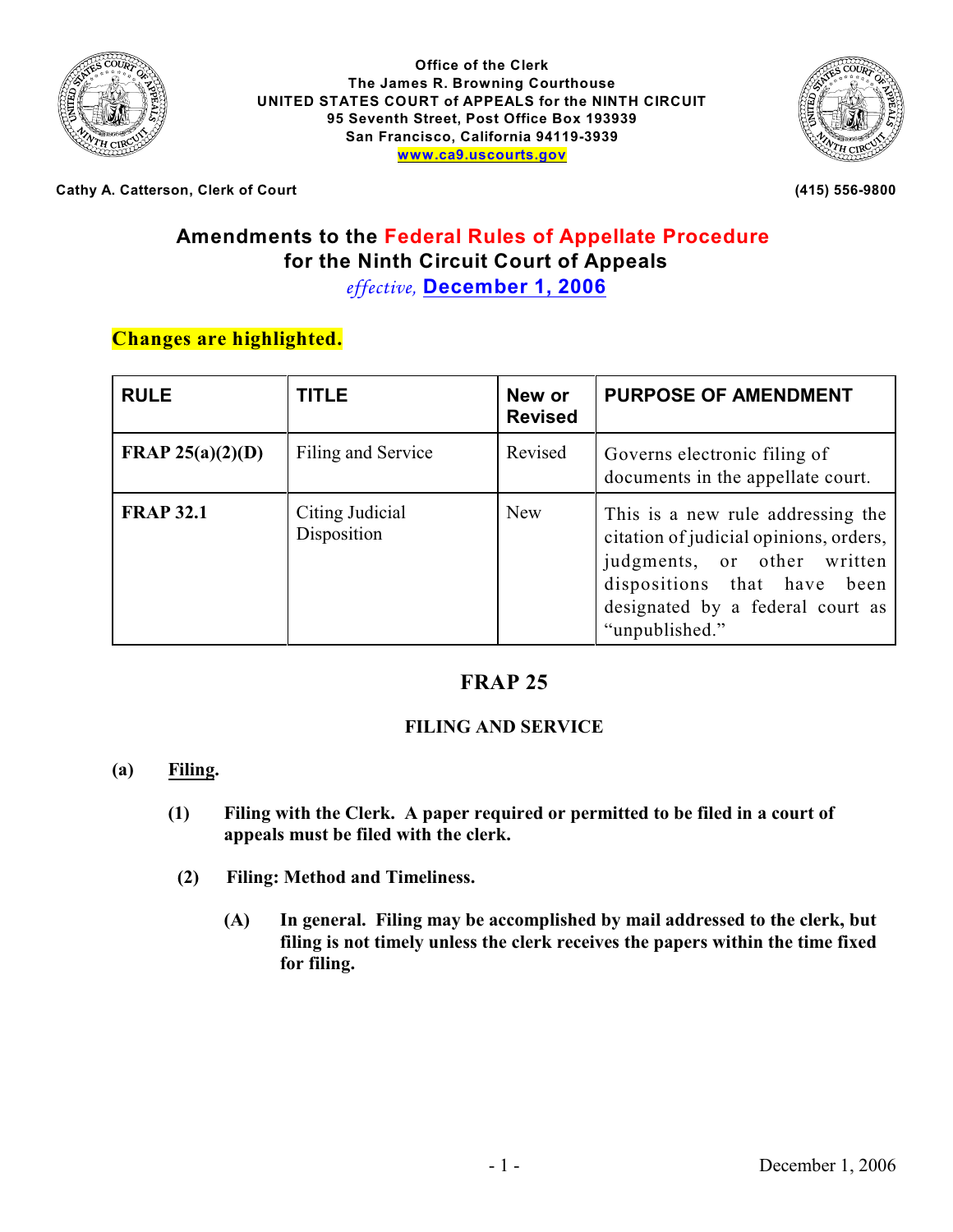- **(B) A brief or appendix. A brief or appendix is timely filed, however, if on or before the last day for filing, it is:**
	- **(i) mailed to the clerk by First-Class Mail, or other class of mail that is at least as expeditious, postage prepaid; or**
	- **(ii) dispatched to a third-party commercial carrier for delivery to the clerk within 3 calendar days.**
- **(C) Inmate filing. A paper filed by an inmate confined in an institution is timely if deposited in the institution's internal mailing system on or before the last day for filing. If an institution has a system designed for legal mail, the inmate must use that system to receive the benefit of this rule. Timely filing may be shown by a declaration in compliance with 28 U.S.C. § 1746 or by a notarized statement, either of which must set forth the date of deposit and state that first-class postage has been prepaid.**
- **(D) Electronic filing. A court of appeals may by local rule permit or require papers to be filed, signed, or verified by electronic means that are consistent with technical standards, if any, that the Judicial Conference of the United States establishes. A local rule may require filing by electronic means only if reasonable exceptions are allowed. A paper filed by electronic means in compliance with a local rule constitutes a written paper for the purpose of applying these rules.** *(rev. 12-1-06)*

# **FRAP 32.1**

#### **CITING JUDICIAL DISPOSITIONS**

#### **(a) Citation Permitted.**

A court may not prohibit or restrict the citation of federal judicial opinions, orders, judgments, or other written dispositions that have been;

- (i) designated as "unpublished," "not for publication," "non-precedential," "not precedent," or the like; and
- (ii) issued on or after January 1, 2007.